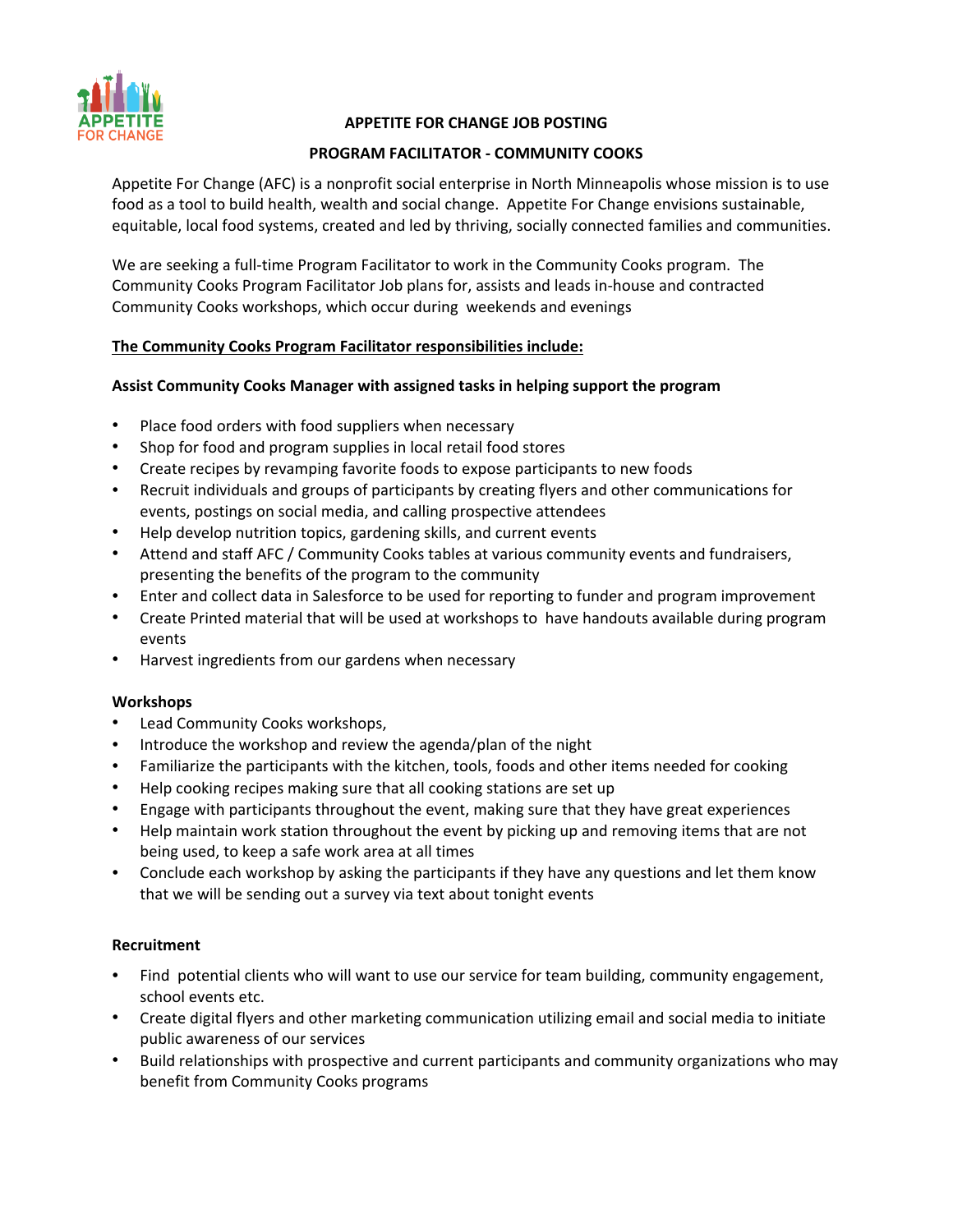#### **Collect and Analyze Program Data**

- Survey participants at the end of event directing them to our electronic survey
- Track participant data using AFC's Salesforce software
- Analyze the results of participant survey results, reporting results to Program Manager to discuss methods for improving service and increasing participation
- Create reports and presets with team at the end of each quarter
- Reviews survey data regulation to ensure that all the information received from participants is accurate

## **Shopping and Food Storage**

- Create thorough shopping list of items required for each Workshop
- Within 24 hours of event, Grocery shop for workshops
- Ensure that only fresh ingredients are purchased, following shopping food guidelines including by looking, smelling, and touching produce prior to purchase
- After shopping, return to AFC and make sure that all food items are properly bagged and stored in a cool area or refrigerated, storing food properly away until ready to cook

## **Job Requirements include:**

- Computer skills and social media knowledge for digital flyer and communication through email
- Minimum high school diploma or equivalent
- Working with both small and large groups
- Cooking large batches of food
- Working in a kitchen with groups of people
- Knife skills
- Collecting data, surveying,
- Recruiting participants, Table events
- Hosting or facilitating
- Public speaking
- Drive to perform grocery shopping duties in advance of workshop
- Must have valid MN Driver's license with good driving record.

#### **Knowledge, Skills and Abilities**

- Must be able to work evenings, early mornings, and weekends and be flexible in scheduling from week to week.
- Excellent communication skills (verbal and written) and be positive and respectful in working with a diverse population.
- Must be dependable and reliable
- Motivated self-starter and able to complete tasks in a timely manner with minimal supervision
- Demonstrated commitment to great customer service.

#### **WORK ENVIRONMENT**

● Most work is done at Station 81, Breaking Bread Cafe, at partner venue locations, or other off-site public/private venue locations.